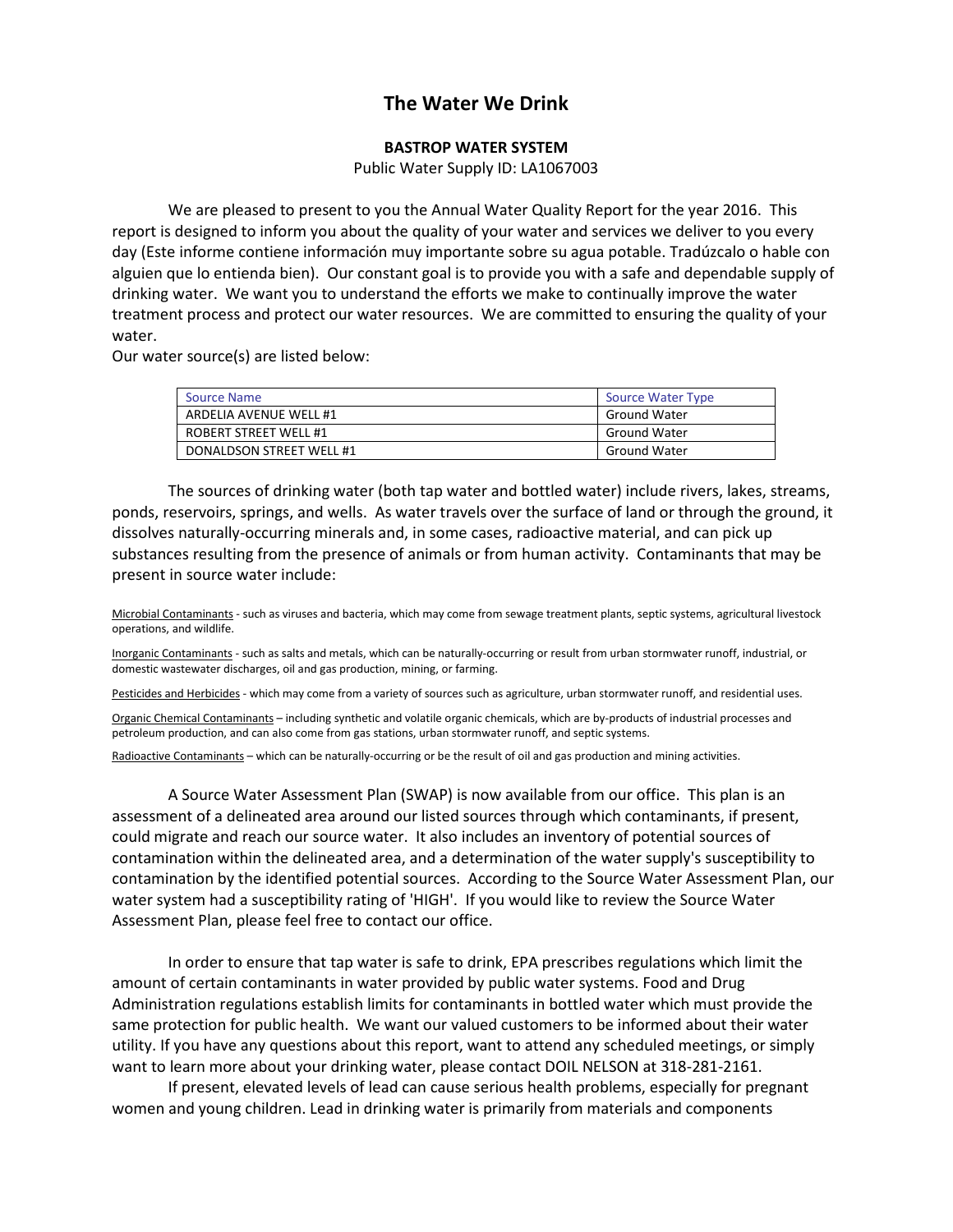associated with service lines and home plumbing. BASTROP WATER SYSTEM is responsible for providing high quality drinking water, but cannot control the variety of materials used in plumbing components. When your water has been sitting for several hours, you can minimize the potential for lead exposure by flushing your tap for 30 seconds to 2 minutes before using water for drinking or cooking. If you are concerned about lead in your water, you may wish to have your water tested. Information on lead in drinking water, testing methods, and steps you can take to minimize exposure is available from the Safe Drinking Water Hotline or at [http://www.epa.gov/safewater/lead.](http://www.epa.gov/safewater/lead)

The Louisiana Department of Health and Hospitals - Office of Public Health routinely monitors for constituents in your drinking water according to Federal and State laws. The tables that follow show the results of our monitoring during the period of January 1st to December 31st, 2016. Drinking water, including bottled water, may reasonably be expected to contain at least small amounts of some contaminants. The presence of contaminants does not necessarily indicate that water poses a health risk.

In the tables below, you will find many terms and abbreviations you might not be familiar with. To help you better understand these terms, we've provided the following definitions:

Parts per million (ppm) or Milligrams per liter (mg/L) – one part per million corresponds to one minute in two years or a single penny in \$10,000.

Parts per billion (ppb) or Micrograms per liter (ug/L) – one part per billion corresponds to one minute in 2,000 years, or a single penny in \$10,000,000.

Picocuries per liter ( $pCi/L$ ) – picocuries per liter is a measure of the radioactivity in water.

Treatment Technique (TT) – an enforceable procedure or level of technological performance which public water systems must follow to ensure control of a contaminant.

Action level (AL) – the concentration of a contaminant that, if exceeded, triggers treatment or other requirements that a water system must follow.

Maximum contaminant level (MCL) – the "Maximum Allowed" MCL is the highest level of a contaminant that is allowed in drinking water. MCL's are set as close to the MCLG's as feasible using the best available treatment technology.

Maximum contaminant level goal (MCLG) – the "Goal" is the level of a contaminant in drinking water below which there is no known or expected risk to human health. MCLG's allow for a margin of safety.

Maximum residual disinfectant level (MRDL) – The highest level of a disinfectant allowed in drinking water. There is convincing evidence that addition of a disinfectant is necessary for control of microbial contaminants.

Maximum residual disinfectant level goal (MRDLG) – The level of a drinking water disinfectant below which there is no known or expected risk to health. MRDLGs do not reflect the benefits of the use of disinfectants to control microbial contaminants.

Level 1 assessment - A study of the water system to identify potential problems and determine (if possible) why total coliform bacteria have been found in our water system.

Level 2 Assessment - A very detailed study of the water system to identify potential problems and determine (if possible) why an E. coli MCL violation has occurred and/or why total coliform bacteria have been found in our water system on multiple occasions.

## During the period covered by this report we had the below noted violations.

| Period<br>Compliance                                                    | Analyte | VD6 |  |  |  |  |  |
|-------------------------------------------------------------------------|---------|-----|--|--|--|--|--|
| 2016<br>No<br>. Violations Occurred in I<br>: Calendar Year of<br>the C |         |     |  |  |  |  |  |

Our water system tested a minimum of 20 samples per month in accordance with the Total Coliform Rule for microbiological contaminants. During the monitoring period covered by this report, we had the following noted detections for microbiological contaminants: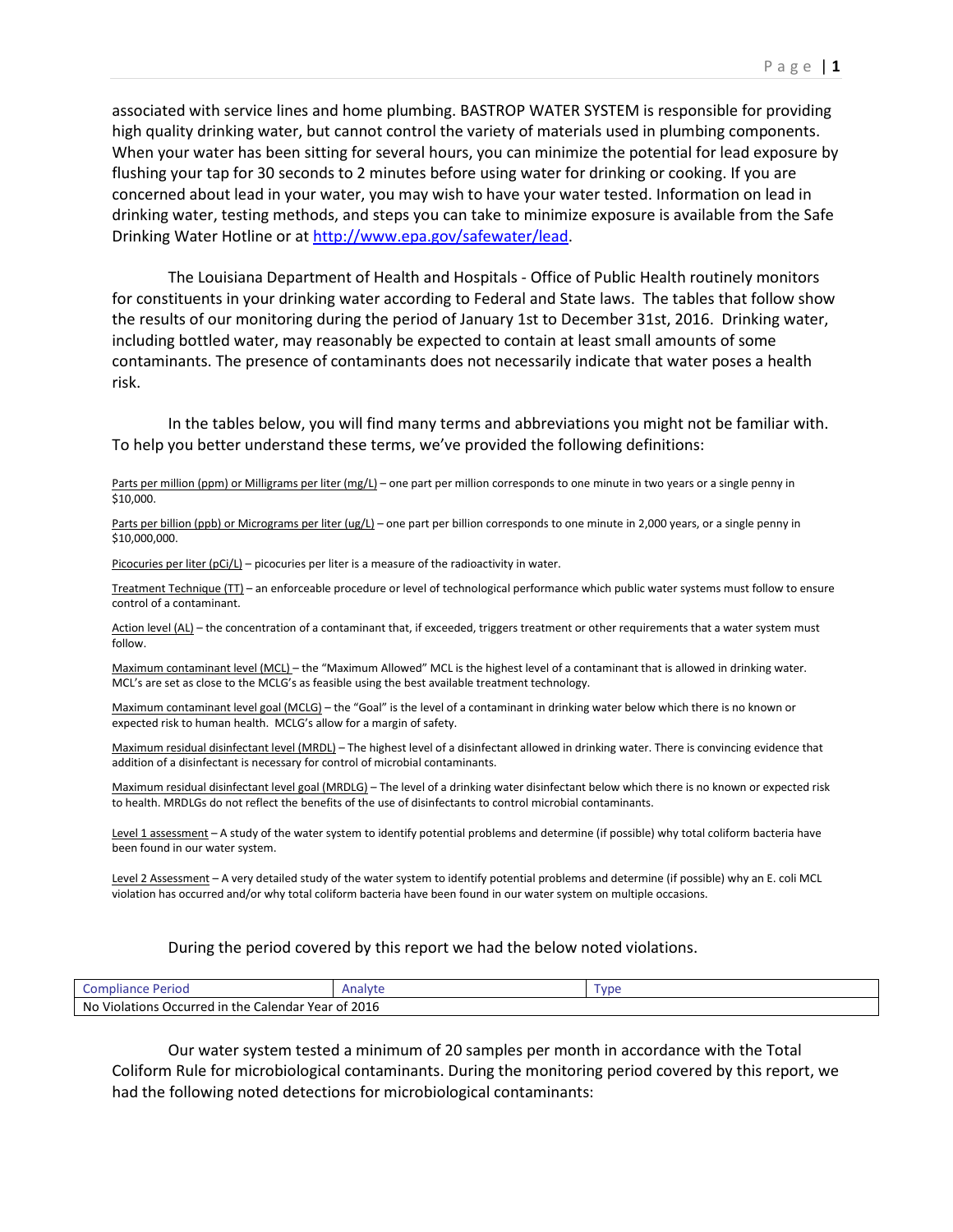| Microbiological | Result      |                                                           |      | <b>MCL</b> |                                                                                                         |              | <b>MCLG</b>           | <b>Typical Source</b>                   |  |
|-----------------|-------------|-----------------------------------------------------------|------|------------|---------------------------------------------------------------------------------------------------------|--------------|-----------------------|-----------------------------------------|--|
| COLIFORM (TCR)  |             | In the month of July, 3<br>sample(s) returned as positive |      |            | MCL: Systems that Collect Less Than 40<br>Samples per Month - No more than 1<br>positive monthly sample |              | 0                     | Naturally present in the<br>environment |  |
|                 |             |                                                           |      |            |                                                                                                         |              |                       |                                         |  |
| Contaminants    | <b>Date</b> | Result                                                    | Unit | Range      | <b>MRDL</b>                                                                                             | <b>MRDLG</b> | <b>Typical Source</b> |                                         |  |

In the tables below, we have shown the regulated contaminants that were detected. Chemical Sampling of our drinking water may not be required on an annual basis; therefore, information provided in this table refers back to the latest year of chemical sampling results.

Chlorine 2016 1.31 Ppm .03 – 2.20 4 4 Water additive used to control microbes

| Regulated<br>Contaminants             | Collection<br>Date | <b>Highest</b><br>Value | Range             | Unit | <b>MCL</b>     | <b>MCLG</b>    | <b>Typical Source</b>                                                                                                           |
|---------------------------------------|--------------------|-------------------------|-------------------|------|----------------|----------------|---------------------------------------------------------------------------------------------------------------------------------|
| ARSENIC                               | 3/16/2015          | 0.72                    | 0.72              | ppb  | 10             | 0              | Erosion of natural deposits; Runoff from<br>orchards; Runoff from glass and electronics<br>production wastes                    |
| <b>BARIUM</b>                         | 3/16/2015          | 0.12                    | $0.063 -$<br>0.12 | ppm  | $\overline{2}$ | $\overline{2}$ | Discharge of drilling wastes; Discharge from<br>metal refineries; Erosion of natural deposits                                   |
| <b>FLUORIDE</b>                       | 3/16/2015          | 0.23                    | $0.1 -$<br>0.23   | ppm  | 4              | 4              | Erosion of natural deposits; Water additive<br>which promotes strong teeth; Discharge from<br>fertilizer and aluminum factories |
| NITRATE-NITRITE                       | 12/16/2016         | 1.1                     | $0.69 -$<br>1.1   | ppm  | 10             | 10             | Runoff from fertilizer use; Leaching from septic<br>tanks, sewage; Erosion of natural deposits                                  |
| SELENIUM                              | 3/16/2015          | 0.65                    | 0.65              | ppb  | 50             | 50             | Discharge from petroleum and metal<br>refineries; Erosion of natural deposits;<br>Discharge from mines                          |
| <b>TETRACHLOROETHY</b><br><b>LENE</b> | 3/16/2015          | 0.95                    | 0.95              | ppb  | 5              | 0              | Discharge from factories and dry cleaners                                                                                       |

| Radionuclides                                               | Collection<br>Dale | <b>Highest</b><br>Value | Range | Unit | <b>MCL</b> | <b>MCLG</b> | Tvpical .<br>Source |  |
|-------------------------------------------------------------|--------------------|-------------------------|-------|------|------------|-------------|---------------------|--|
| No Detected Results were Found in the Calendar Year of 2016 |                    |                         |       |      |            |             |                     |  |

| Lead and<br>Copper     | <b>Date</b> | 90 <sup>TH</sup><br>Percentile | Range     | Unit | <b>AL</b> | <b>Sites</b><br><b>Over AL</b> | <b>Typical Source</b>                                                                                        |
|------------------------|-------------|--------------------------------|-----------|------|-----------|--------------------------------|--------------------------------------------------------------------------------------------------------------|
| COPPER,<br><b>FREE</b> | 2016 - 2017 | 1.9                            | $0.1 - 4$ | ppm  | 1.3       | 12                             | Corrosion of household plumbing systems;<br>Erosion of natural deposits; Leaching from wood<br>preservatives |
| LEAD                   | 2016 - 2017 | 4                              | $1 - 31$  | ppb  | 15        | ÷                              | Corrosion of household plumbing systems;<br>Erosion of natural deposits                                      |

| <b>Disinfection</b><br><b>Byproducts</b> | Sample Point            | Period | Highest<br><b>LRAA</b> | Range   | Unit | <b>MCL</b> | <b>MCLG</b> | <b>Typical Source</b>                        |
|------------------------------------------|-------------------------|--------|------------------------|---------|------|------------|-------------|----------------------------------------------|
| TOTAL HALOACETIC<br>ACIDS (HAA5)         | <b>INDUSTRIAL DRIVE</b> | 2016   | 0                      | $0 - 0$ | ppb  | 60         | 0           | By-product of drinking<br>water disinfection |
| <b>TOTAL HALOACETIC</b><br>ACIDS (HAA5)  | TEAKWOOD                | 2016   | 0                      | $0 - 0$ | ppb  | 60         | 0           | By-product of drinking<br>water disinfection |
| <b>TTHM</b>                              | <b>INDUSTRIAL DRIVE</b> | 2016   | 0                      | $0 - 0$ | ppb  | 80         | 0           | By-product of drinking<br>water chlorination |
| <b>TTHM</b>                              | TEAKWOOD                | 2016   | 3                      | $3 - 3$ | ppb  | 80         | 0           | By-product of drinking<br>water chlorination |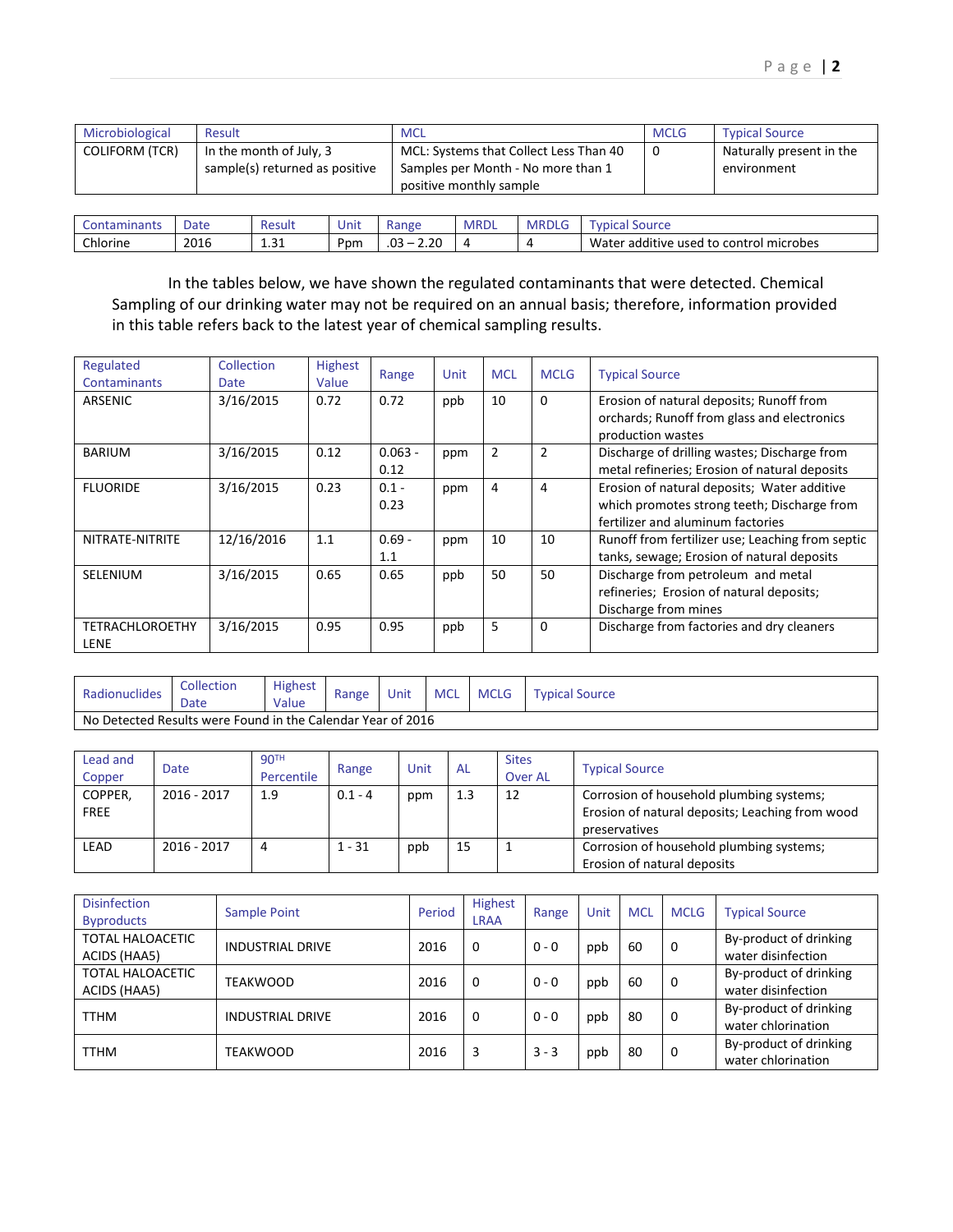| <b>Secondary Contaminants</b> | <b>Collection Date</b> | <b>Highest Value</b> | Range           | Unit | <b>SMCL</b> |
|-------------------------------|------------------------|----------------------|-----------------|------|-------------|
| <b>CHLORIDE</b>               | 3/16/2015              | 111                  | $21.3 - 111$    | MG/L | 250         |
| <b>IRON</b>                   | 3/16/2015              | 0.49                 | 0.49            | MG/L | 0.3         |
| MANGANESE                     | 3/16/2015              | 0.59                 | $0.0032 - 0.59$ | MG/L | 0.05        |
| <b>PH</b>                     | 3/16/2015              | 6.6                  | $6.4 - 6.6$     | SU   | 8.5         |
| <b>SULFATE</b>                | 3/16/2015              | 137                  | 137             | MG/L | 250         |

+++++++++++++++Environmental Protection Agency Required Health Effects Language+++++++++++++++ Some people may be more vulnerable to contaminants in drinking water than the general population. Immuno-compromised persons such as persons with cancer undergoing chemotherapy, persons who have undergone organ transplants, people with HIV/AIDS or other immune system disorders, some elderly, and infants can be particularly at risk from infections. These people should seek advice about drinking water from their health care providers. EPA/CDC guidelines on appropriate means to lessen the risk of infection by Cryptosporidium and other microbial contaminants are available from the Safe Drinking Water Hotline (800–426–4791).

Additional Required Health Effects Language:

## 95th Percentile Health Effects Language

Copper is an essential nutrient, but some people who drink water containing copper in excess of the action level over a relatively short amount of time could experience gastrointestinal distress. Some people who drink water containing copper in excess of the action level over many years could suffer liver or kidney damage. People with Wilson's Disease should consult their personal doctor.

Coliforms are bacteria that are naturally present in the environment and are used as an indicator that other, potentially-harmful, bacteria may be present. Coliforms were found in more samples than allowed and this was a warning of potential problems.

We found coliforms indicating the need to look for potential problems in water treatment or distribution. When this occurs, we are required to conduct assessment(s) to identify problems and to correct any problems that were found during these assessments.

During the past year one Level 2 assessments were required to be completed for our water system. One Level 2 assessments were completed. In addition, we were required to take one corrective actions and we completed one of these actions.

+++++++++++++++++++++++++++++++++++++++++++++++++++++++++++++++++++++++++++++++++++++

Thank you for allowing us to continue providing your family with clean, quality water this year. In order to maintain a safe and dependable water supply we sometimes need to make improvements that will benefit all of our customers.

We at the BASTROP WATER SYSTEM work around the clock to provide top quality drinking water to every tap. We ask that all our customers help us protect and conserve our water sources, which are